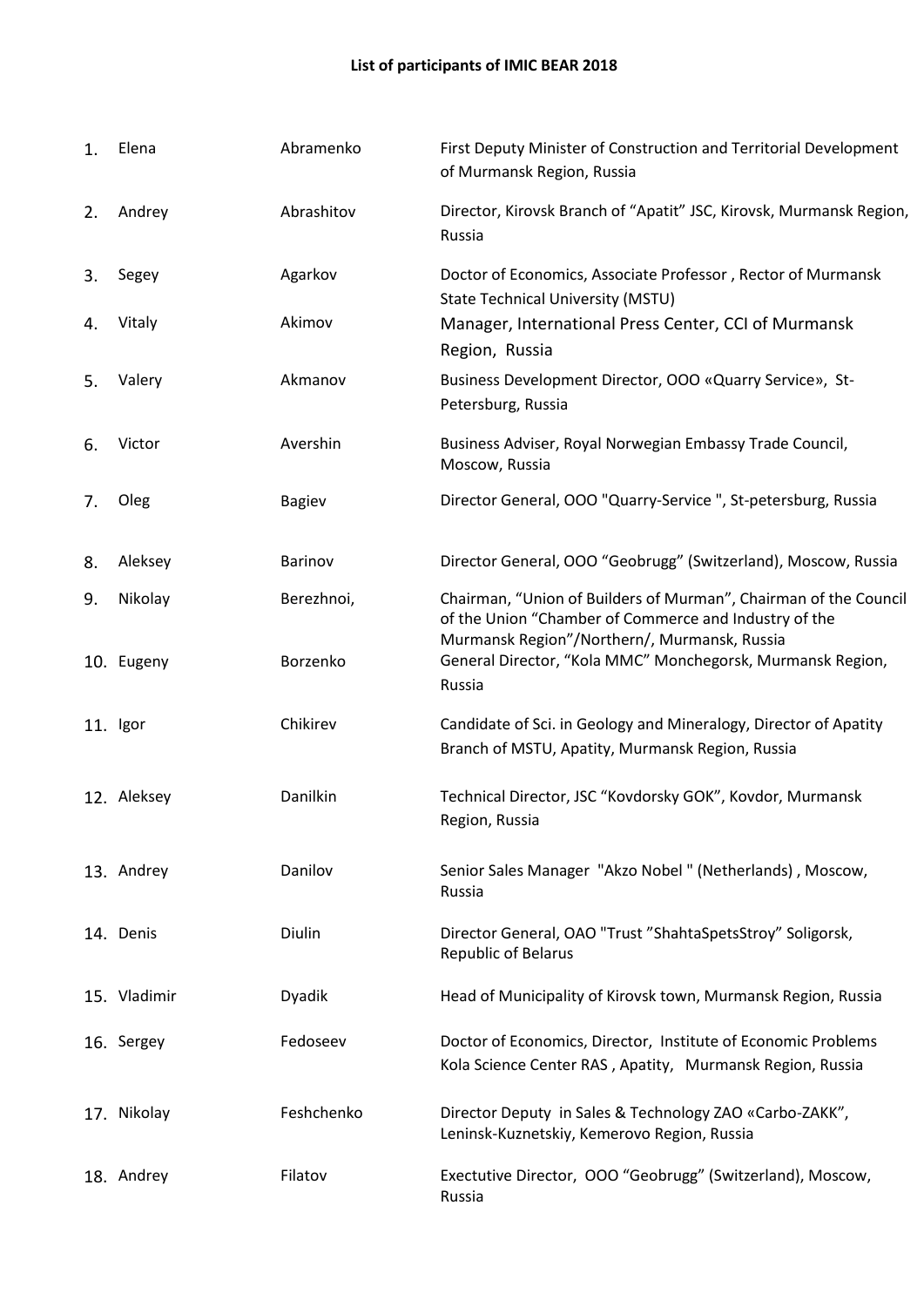| 19. Aleksey    | Gilyarov    | Ph.D. in Economics, Head of Municipality of Apatity town,<br>Murmansk Region, Russia                                                                                                                                                                     |
|----------------|-------------|----------------------------------------------------------------------------------------------------------------------------------------------------------------------------------------------------------------------------------------------------------|
| 20. Mikhail    | Golets      | Chemist, "Akzo Nobel Surface Chemistry AB" (Netherlands),<br>Moscow, Russia                                                                                                                                                                              |
| 21. Denis      | Golubnichiy | CEO, AO «OLCON», Olenegorsk, Murmansk Region, Russia                                                                                                                                                                                                     |
| 22. Alexander  | Gorshkov    | CEO, JSC "Kovdorsky GOK", Kovdor, Murmansk Region, Russia                                                                                                                                                                                                |
| 23. Alexander  | Gusarin     | HR & Social Policy Director Deputy, Kirovsk branch of JSC "Apatit",<br>Kirovsk, Murmansk Region, Russia                                                                                                                                                  |
| 24. Andrey     | Iliin       | Vise-President, CCI of Murmansk Region, Murmansk, Russia                                                                                                                                                                                                 |
| 25. Anna       | Iliina      | Specialist, Services Certification Department, CCI of Murmansk<br>Region, Russia                                                                                                                                                                         |
| 26. Irina      | Isaeva      | Director on Mining Projects Development, OOO "KS-Engineering",<br>St-Petersburg, Russia                                                                                                                                                                  |
| $27.$ Inna     | Ivanova     | Director, Consulting Center for Start-Up Entrepreneurs, CCI of<br>Murmansk Region, Russia                                                                                                                                                                |
| 28. Aleksander | Kalugin     | Head of Department of Mining and Processing Operations, Kirovsk<br>branch of "Apatit" JSC, Kirovsk, Murmansk Region, Russia                                                                                                                              |
| 29. Yuriy      | Kassyanik   | Project Manager on Foreign Relations, OAO "Trust<br>"ShahtaSpetsStroy" Soligorsk, Republic of Belarus                                                                                                                                                    |
| 30. Gennady    | Kazanin     | Director General, AO "MAGE", Murmansk, Russia                                                                                                                                                                                                            |
| 31. Svetlana   | Konopleva   | Adviser on Economic & International Affairs, Royal Norwegian<br>Consulate, Murmansk                                                                                                                                                                      |
| 32. Oleg       | Kornejchik  | Head of Geology Department, OOO "Technoinfo", Moscow, Russia                                                                                                                                                                                             |
| 33. Nikolay    | Kozlov      | Dr. Sci. in Geology and Mineralogy, Professor, Director of Geological<br>Institute, Kola Science Center RAS, Deputy Chairman of the<br>Coordination Council for training of mining technical personnel<br>within CCI of Murmansk Region, Apatity, Russia |
| 34. Anatoly    | Kozyrev     | D.Eng.Sc., Deputy Director on Research, Mining Institute, KSC<br>RAS, Apatity, Murmansk Region, Russia                                                                                                                                                   |
| 35. Sergey     | Krivovichev | Dr.Sci. in Geology and Mineralogy, Professor, Chairman of Kola<br>Science Center, Russian Academy of Sciences, Apatity, Murmansk<br>Region, Russia                                                                                                       |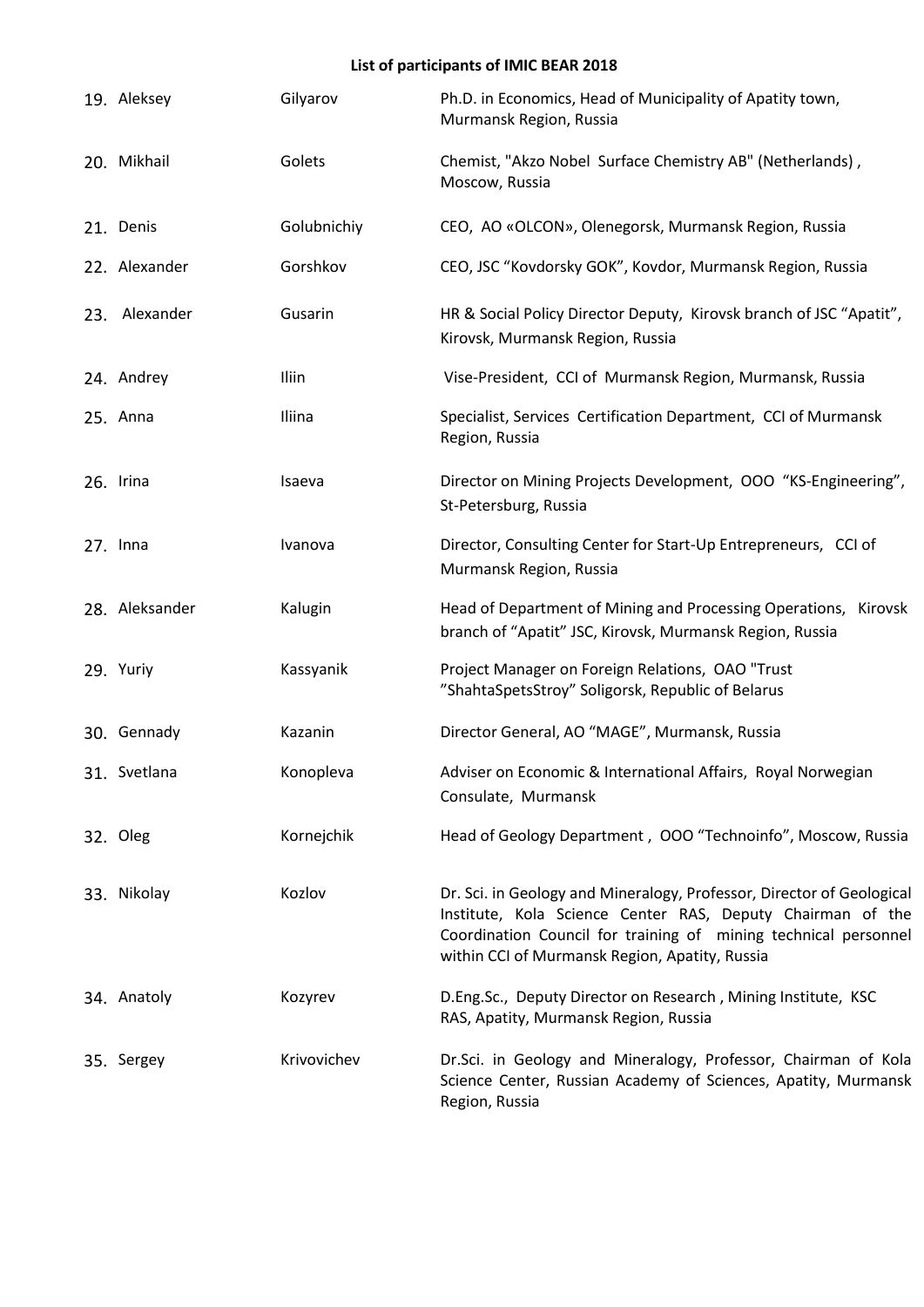| 36. Vladimir     | Kudryashov  | CEO, OOO "KS-Engineering" St-Petersburg, Russia                                                                                                                         |
|------------------|-------------|-------------------------------------------------------------------------------------------------------------------------------------------------------------------------|
| 37. Alexander    | Kulbatskiy  | Deputy Dirrector General, ZAO "MMK "Mosintrast", Moscow,<br>Russia                                                                                                      |
| 38. Nadezhda     | Kumashova   | International Department Manager, CCI of Murmansk Region,<br>Russia                                                                                                     |
| 39. Jukka Tapani | Kurhinen    | Senior Vice President Sales Area EMEA, Normet, St. Petersburg,<br>Russia                                                                                                |
| 40. Sergey       | Kuznetsov   | Doctor of Chemistry, Director, Tanaev's Institute of Chemistry and<br>Technology of Rare Elements & Mineral Raw Materials, KSC RAS,<br>Apatity, Murmansk Region, Russia |
| 41. Valérie      | Laflèche    | Technical Director, Mira Geoscience, Quebec, Canada                                                                                                                     |
| 42. Fyodor       | Larichkin   | Chief Researcher, Luzin's Institute for Economic Studies, KSC RAS,<br>Apatity, Murmansk Region, Russia                                                                  |
| 43. Dina         | Lindsay     | International Sales Coordinator, GmbH & Co. KG, Essen, Germany                                                                                                          |
| 44. Sergey       | Lukichev    | D.Eng.Sc., Director, Mining Institute KSC RAS, Apatity, Murmansk<br>Region, Russia                                                                                      |
| 45. Dmitry       | Makarov     | D.Eng.Sc., Director, Institute of Industrial Ecology Problems of the<br>North, Apatity, Murmansk Region, Russia                                                         |
| 46. Pekka        | Martikainen | Sales and Development Manager Riveria/Nitro Sibir, Finland                                                                                                              |
| 47. Vladimir     | Masloboev   | D.Eng.Sc., Deputy Chairman for Science, KSC RAS, Apatity,<br>Murmansk Region, Russia                                                                                    |
| 48. Yaroslav     | Matus       | Project Manager, OOO «Quarry Service », St-Petersburg, Russia                                                                                                           |
| 49. Vladimir     | Megorskiy   | Director, Research Center for Biomedical Problems of Human<br>Adaptation in the Arctic, Apatity, Murmansk Region, Russia                                                |
| 50. Nikolay      | Melnikov    | RAS Academician, D.Eng.Sc., Professor, Research Advisor of<br>Mining Institute, Kola Science Center RAS, Apatity, Murmansk<br>Region, Russia                            |
| 51. Eugeny       | Mikulinskiy | Director, Petrophysicist, OOO «TechnoInfo», Moscow, Russia                                                                                                              |
| 52. Anatoly      | Nikolaev    | D.Eng.Sc., Professor, Member-Corr., Deputy Director for Science<br>Kola Science Center RAS                                                                              |
| 53. Andrey       | Oleynik     | D.Eng.Sc., Director, Institute for Informatics and Mathematical<br>Modeling of Technological Processes, KSC RAS, Apatity,<br>Murmansk Region                            |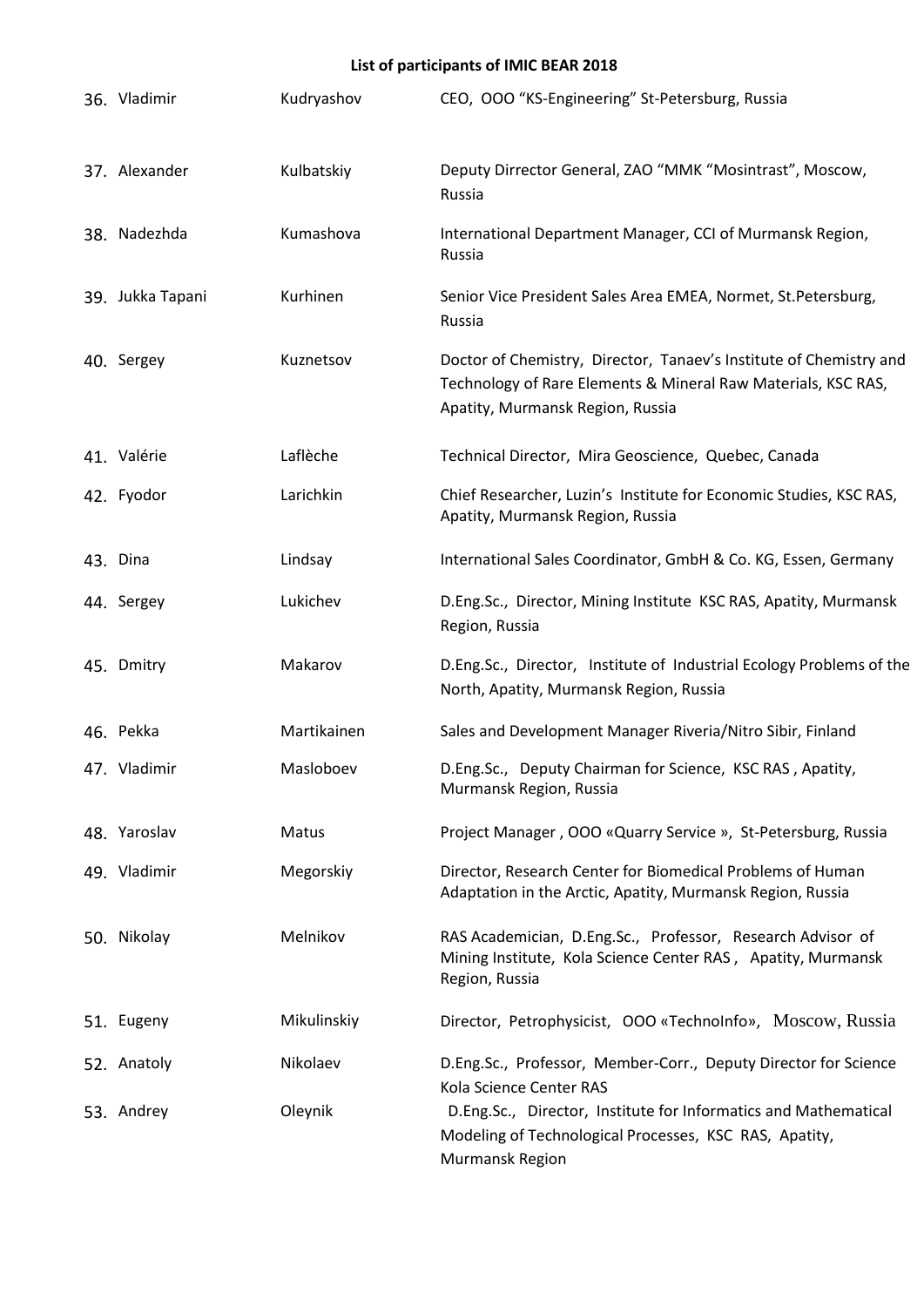| 54. Vasily    | Omelchuk     | Deputy Director General, ROSENERGOATOM Concern, Director of<br>«Kola Nuclear Power Plant», Polyarnie Zori, Murmansk Region,<br>Russia                                        |
|---------------|--------------|------------------------------------------------------------------------------------------------------------------------------------------------------------------------------|
| 55. Olga      | Ostrovskaya  | Director, Apatity Branch of Murmansk Arctic State University,<br>Apatity, Russia                                                                                             |
| 56. Vera      | Pinkas       | Head of the Examination Unit of Quality of Goods and Services, CCI<br>of Murmansk Region, Russia                                                                             |
| 57. Jaana     | Puhakka      | Project Specialist, North Karelia Chamber of Commerce, Joensuu,<br>Finland                                                                                                   |
| 58. Timo      | Rautajoki    | President & CEO, Lapland Chamber of Commerce, Rovaniemi,<br>Finland                                                                                                          |
| 59. Anna      | Razumovskaya | Director, Kirovsk Branch of MASU, Kirovsk, Murmansk Region,<br>Russia                                                                                                        |
| 60. Vadim     | Ryazantsev   | Director General, North-Western Phosphorous Company, Kirovsk,<br>Murmansk Region, Russia                                                                                     |
| 61. Andrey    | Sergeev      | Rector, Murmansk Arctic State University (MASU), Murmansk,<br>Russia                                                                                                         |
| 62. Yuriy     | Shafranik    | Chairman, Supreme Mining Council of Russia, Moscow                                                                                                                           |
| 63. Aleksey   | Shalashinsky | Senior Sales Engineer, Indurad GmbH<br>The Industrial Radar Company Aachen, Germany                                                                                          |
| 64. Ivan      | Shinkorenko  | Sales & Technology Leading Engineer, ZAO «Carbo-ZAKK", Leninsk-<br>Kuznetskiy, Kemerovo Region, Russia                                                                       |
| 65. Alexander | Shutov       | Head of Department on Industrial Development and Investment<br>Projects Supervision, Ministry of Industry and Entrepreneurship<br>Development of the Murmansk Region, Russia |
| 66. Erik      | Svedahl      | Consul General, Royal Norwegian Consulate, Murmansk                                                                                                                          |
| 67. Svetlana  | Tolstikova   | Deputy Director General, JSC "Apatit" Kirovsk Branch, Murmansk<br>Region, Russia                                                                                             |
| 68. Grigory   | Tril'        | Director, OOO "Arctic-Shina", Kola, Murmansk Region, Russia                                                                                                                  |
| 69. Eugeny    | Tsarev       | Commercial Director, OOO "Arctcic-Shina", Kola, Murmansk<br>Region, Russia                                                                                                   |
| 70. Aleksey   | Tyukavin     | First Deputy Governor of the Murmansk Region, Russia                                                                                                                         |
| 71. Alexander | Tyukin       | Head of Department on scientific and technical development &<br>environmental safety, AO «Kola MMC» Monchegorsk, Murmansk<br>Region, Russia                                  |